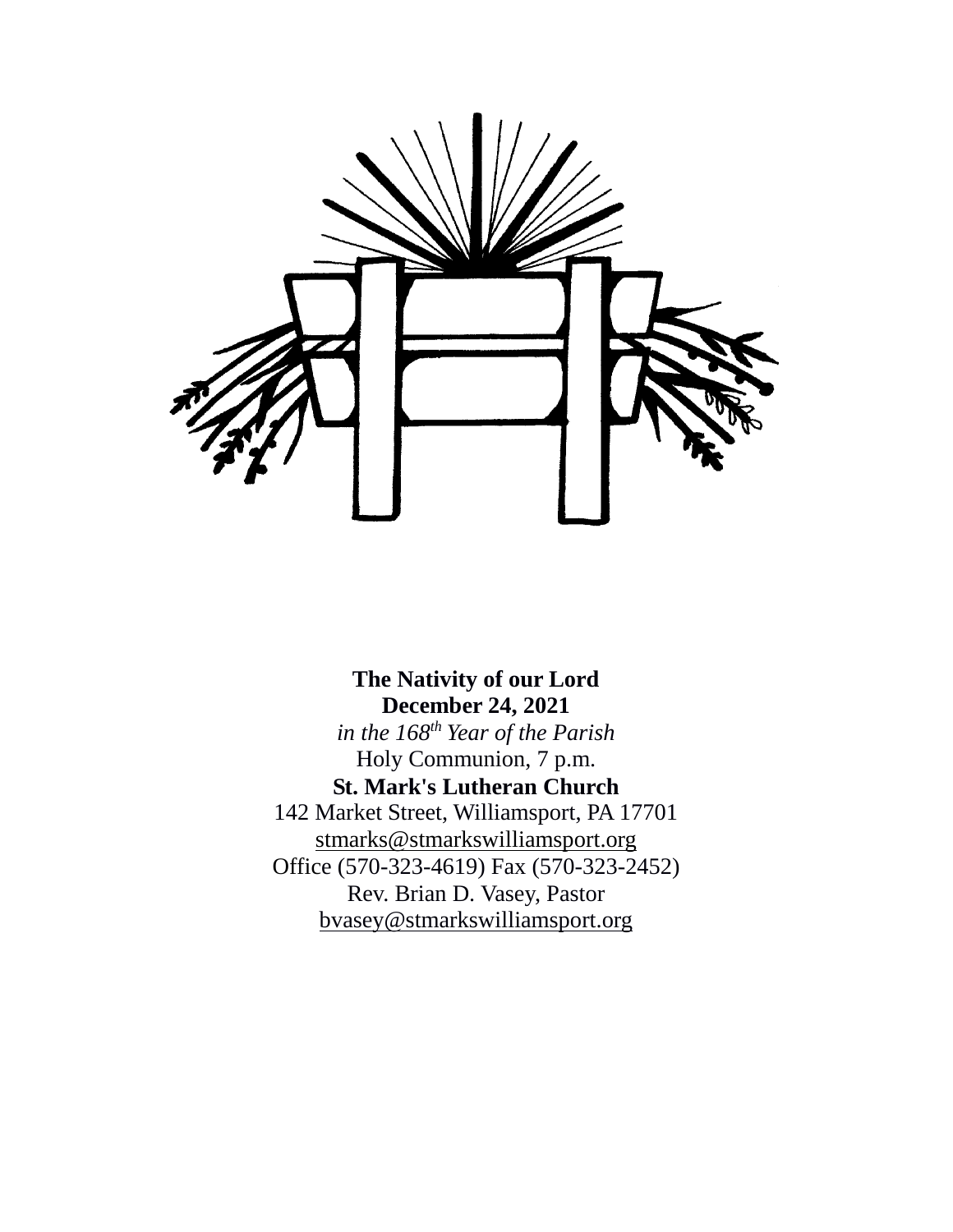*Welcome to Saint Mark's Lutheran Church!*

**Our Mission:** *"To know Christ and to make Christ known."*

*This is Christ's church. There is a place for you here. We are the church that shares a living, daring confidence in God's grace. Liberated by our faith, we embrace you as a whole person—questions, complexities and all. Join us as we do God's work in Christ's name for the life of the world.*

**Please Note: The Centers for Disease Control and Prevention has provided revised guidelines with regard to mask wearing. Following these guidelines, and the specific recommendations of our bishop (Bishop Collins of the Upper Susquehanna Synod) Church Council strongly recommends that masks be worn, social distancing followed, and to speak and sing in very low tones when worshipping in St. Mark's church building. Thank You!**

*An Order for Holy Communion specifically for Families and Children (adapted from "Setting One", Lutheran Book of Worship, "Green Hymnal").*

*\*Please stand as you are able.*

**PRELUDE** *It Came Upon The Midnight Clear* arr. L. Schissel

# **WELCOME/ANNOUNCING THE DAY**

# **\*THE CHRISTMAS STORY: Luke 2:1-20**

*God's greatest gift comes as a baby in a manger. Angels announce the "good news of great joy" and proclaim God's blessing of peace.*

1In those days a decree went out from Emperor Augustus that all the world should be registered. 2This was the first registration and was taken while Quirinius was governor of Syria. 3All went to their own towns to be registered. 4Joseph also went from the town of Nazareth in Galilee to Judea, to the city of David called Bethlehem, because he was descended from the house and family of David. 5He went to be registered with Mary, to whom he was engaged and who was expecting a child. 6While they were there, the time came for her to deliver her child. 7And she gave birth to her firstborn son and wrapped him in bands of cloth, and laid him in a manger, because there was no place for them in the inn.

8In that region there were shepherds living in the fields, keeping watch over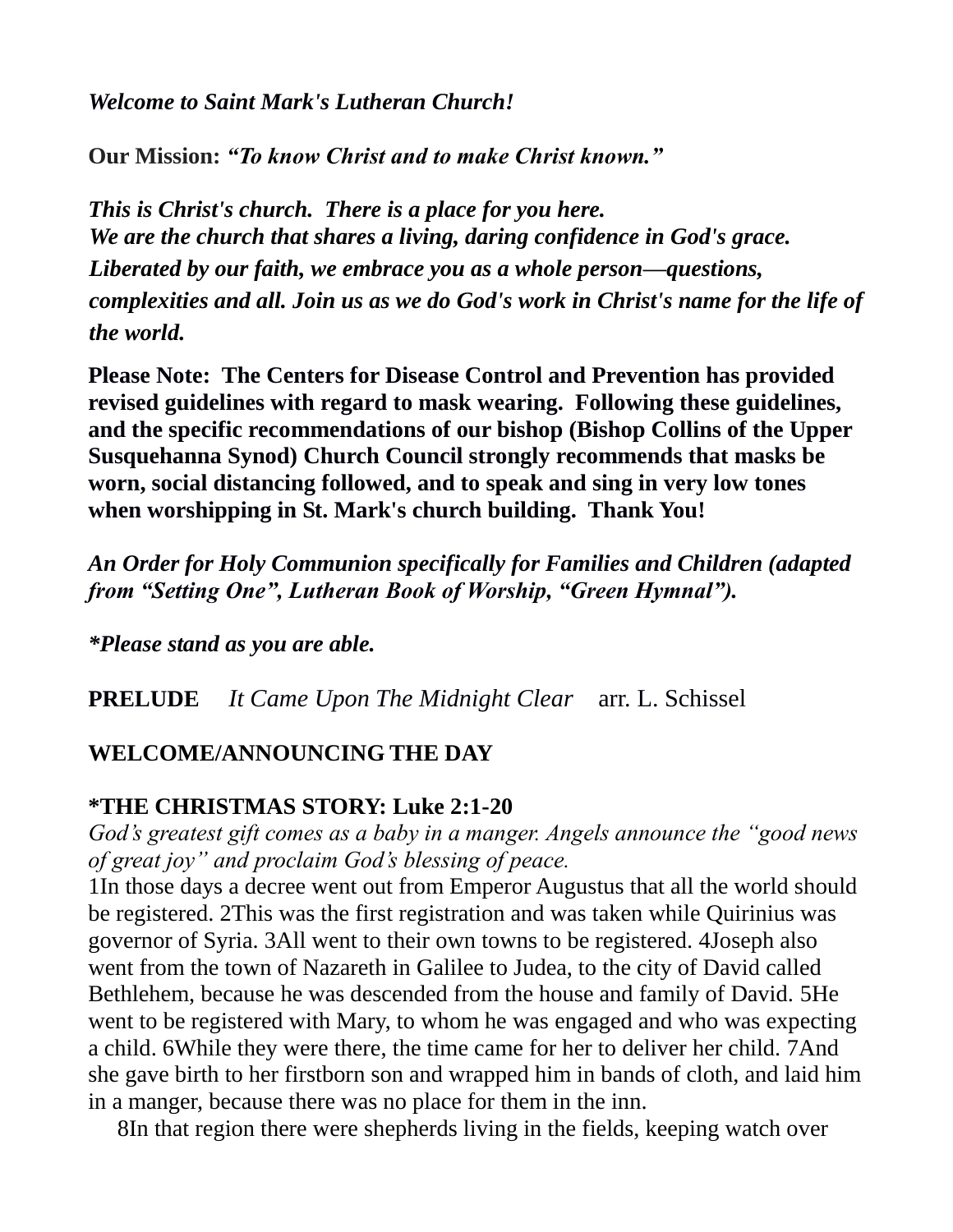their flock by night. 9Then an angel of the Lord stood before them, and the glory of the Lord shone around them, and they were terrified. 10But the angel said to them, "Do not be afraid; for see—I am bringing you good news of great joy for all the people: 11to you is born this day in the city of David a Savior, who is the Messiah, the Lord. 12This will be a sign for you: you will find a child wrapped in bands of cloth and lying in a manger." 13And suddenly there was with the angel a multitude of the heavenly host, praising God and saying,

14"Glory to God in the highest heaven,

and on earth peace among those whom he favors!"

15When the angels had left them and gone into heaven, the shepherds said to one another, "Let us go now to Bethlehem and see this thing that has taken place, which the Lord has made known to us." 16So they went with haste and found Mary and Joseph, and the child lying in the manger. 17When they saw this, they made known what had been told them about this child; 18and all who heard it were amazed at what the shepherds told them. 19But Mary treasured all these words and pondered them in her heart. 20The shepherds returned, glorifying and praising God for all they had heard and seen, as it had been told them.

# **\*HYMN Oh, Come, All Ye Faithful (LBW, "Green" 45)**

# **\*GREETING AND PRAYER OF THE DAY**

P Alleluia! Christ is born! May the grace of our Lord Jesus Christ, the love of God and the communion of the Holy Spirit be with you all.

## **C And also with you.**

P Let us pray. Almighty God, you made this holy night shine with the brightness of the true Light. Grant that here on earth we may walk in the light of Jesus' presence and in the last day wake to the brightness of his glory; through your Son, Jesus Christ our Lord, who lives and reigns with you and the Holy Spirit, one God, now and forever.

**C Amen.**

## **A CHRISTMAS MESSAGE: "The Candy Cane"**

**\*HYMN Away in a Manger (LBW, "Green" 67)**

# **\*PRAYERS OF INTERCESSION**

*After each petition, "Lord, in your mercy/Hear our prayer."*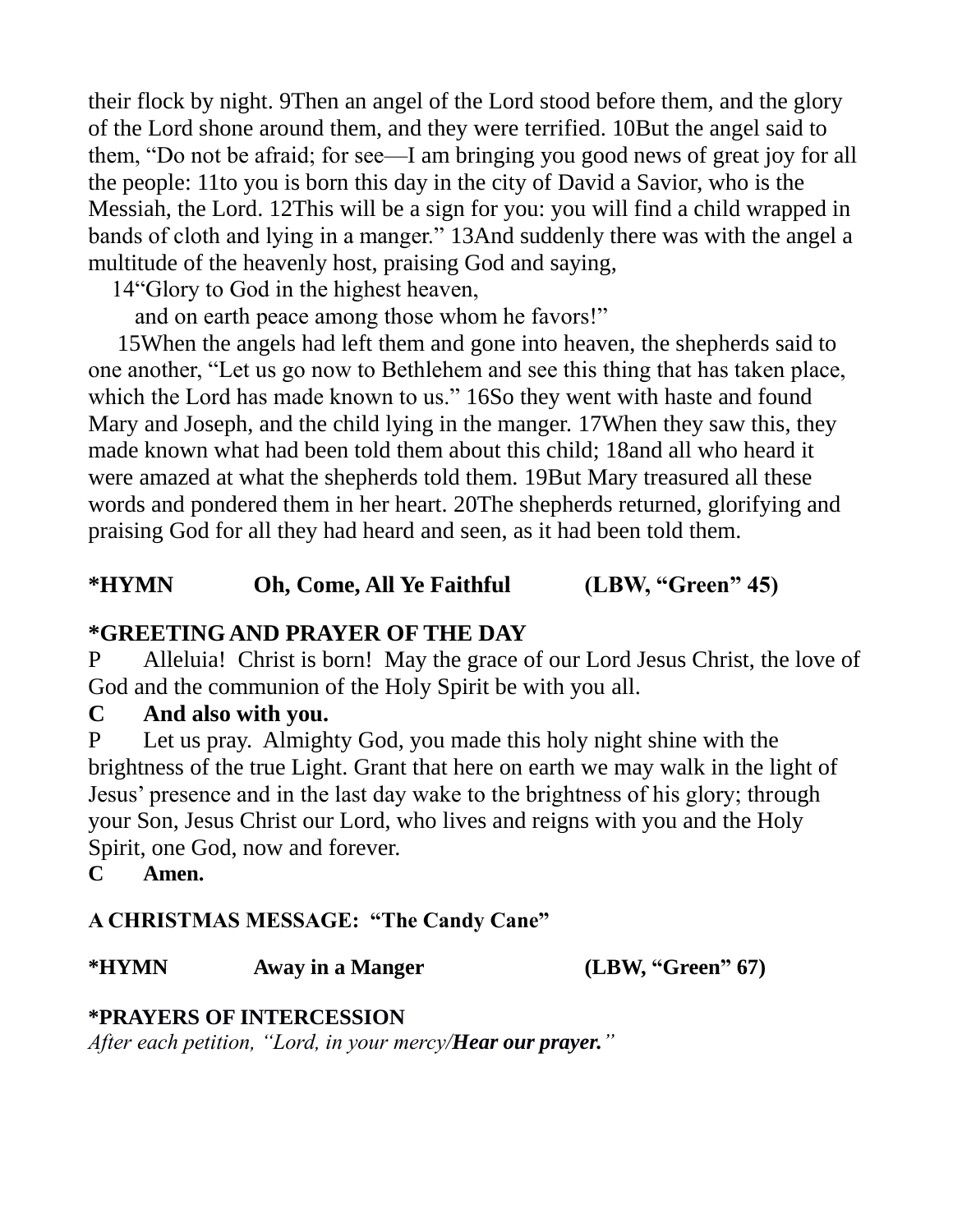### **\*THE PEACE**

P The peace of the Lord be with you always.

# **C And also with you.**

*The ministers and congregation greet one another with these or similar words, and/or gestures of peace, limiting physical touch and contact with one another.*

# **\*THE GREAT THANKSGIVING**

- P The Lord be with you.
- **C And also with you.**
- P Lift up your hearts.
- **C We lift them to the Lord.**
- P Let us give thanks to the Lord our God.
- **C It is right to give our thanks and praise.**

P It is indeed right and salutary that we should at all times and in all places offer thanks and praise to you, O Lord, holy Father, through Christ our Lord. In the wonder and mystery of the Word made flesh you have opened the eyes of faith to a new and radiant vision of your glory; that, beholding the God made visible, we may be drawn to the love of God whom we cannot see. And so, with the Church on earth and the hosts of heaven, we praise your name and join their unending hymm:

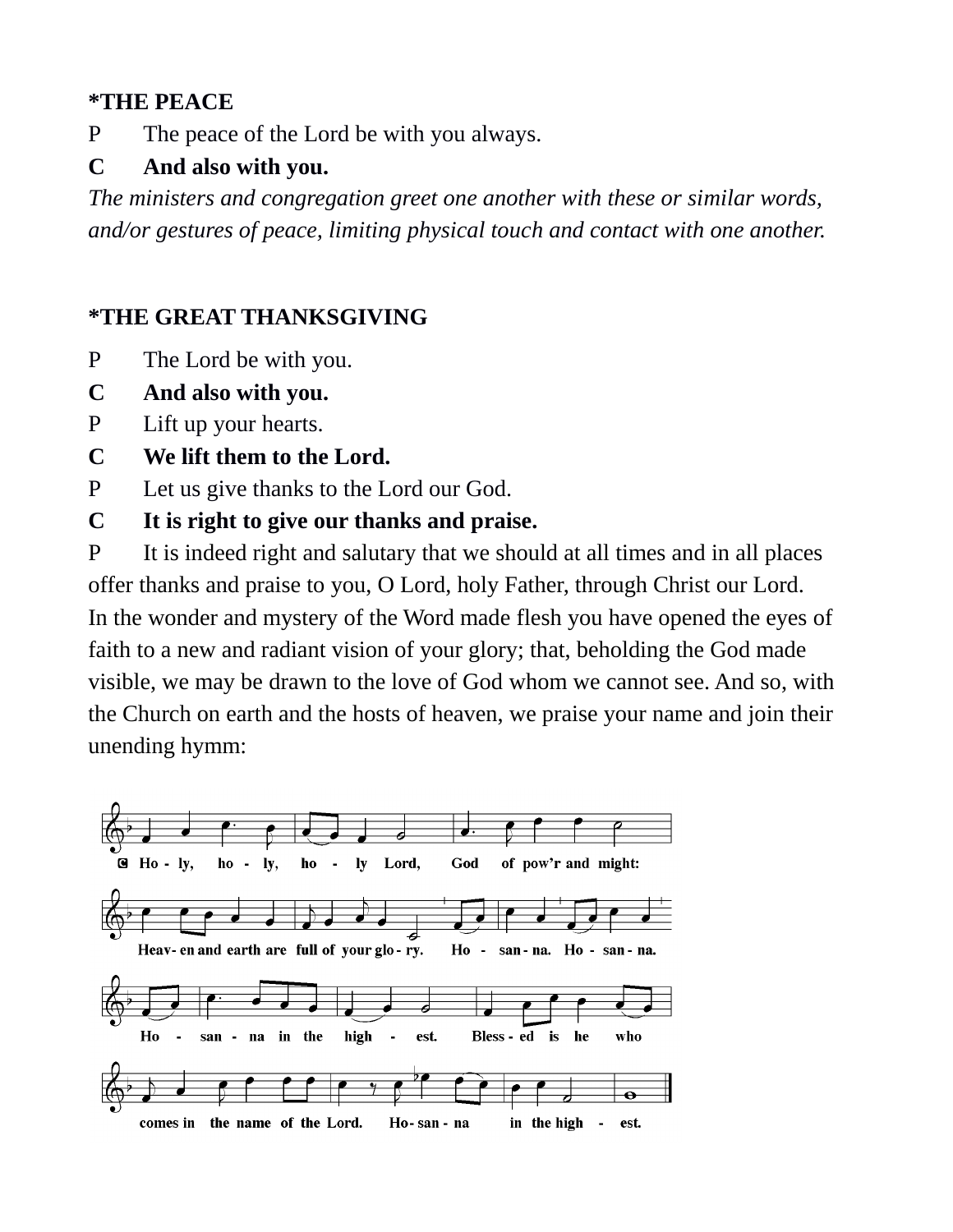P In the night in which he was betrayed, our Lord Jesus took bread, and gave thanks; broke it, and gave it to his disciples, saying: Take and eat; this is my body given for you. Do this for the remembrance of me.

Again, after supper, he took the cup, gave thanks, and gave it for all to drink saying: This cup is the new covenant in my blood, shed for you and for all people for the forgiveness of sin. Do this for the remembrance of me.

#### **\*OUR LORD'S PRAYER**

P Let us pray in the words our Savior gave us: **C Our Father, who art in heaven, hallowed be thy name, thy kingdom come, thy will be done, on earth as it is in heaven. Give us this day our daily bread; and forgive us our trespasses, as we forgive those who trespass against us; and lead us not into temptation, but deliver us from evil. For thine is the kingdom, and the power, and the glory, forever and ever. Amen**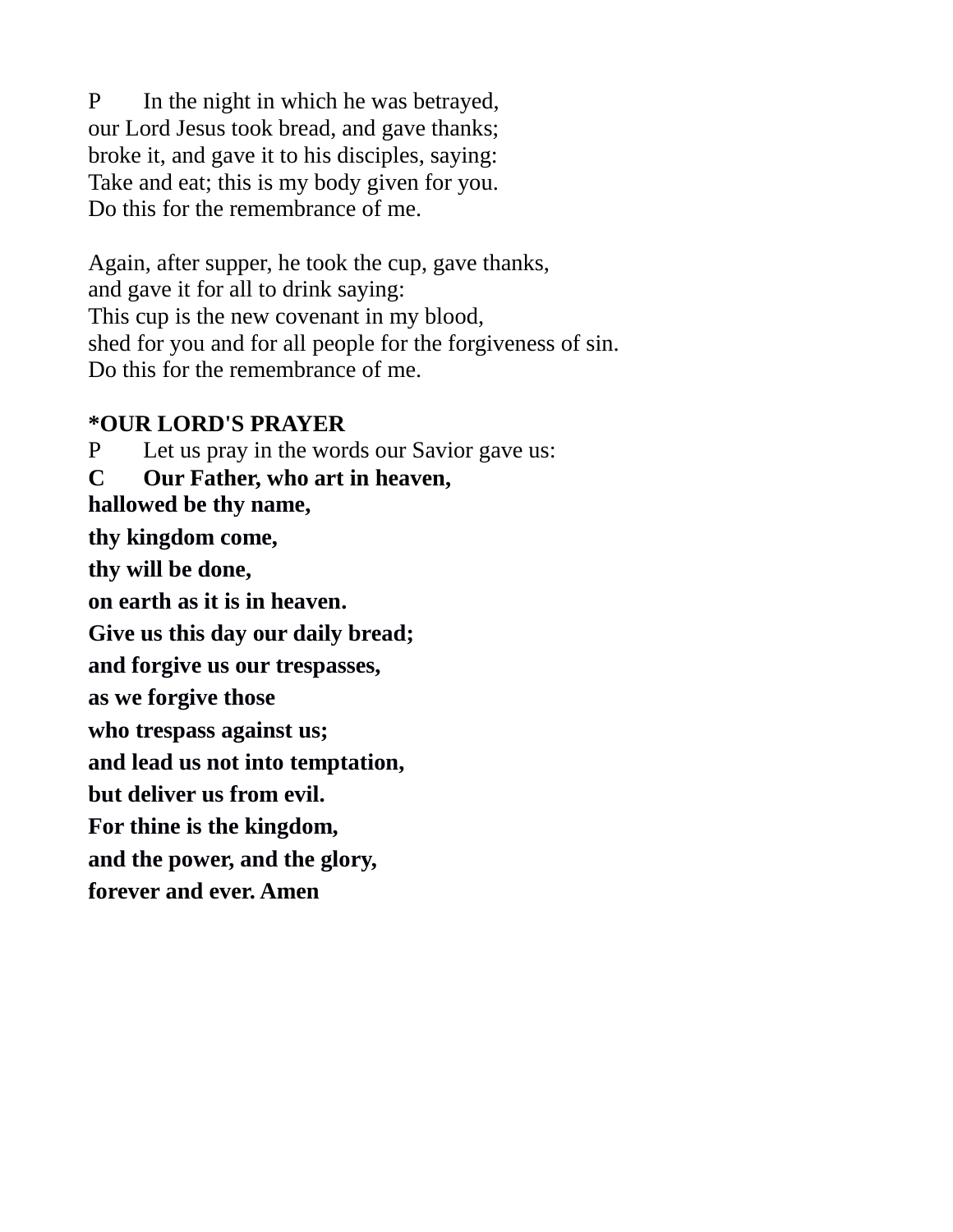### **\*LAMB OF GOD**



# **\*INVITATION TO COMMUNION**

*Persons may come forward to the chancel to receive Holy Communion. This format will be more "continuous" noting the following procedure:*

- *Communicants, masked and observing social distancing, are asked to come forward as directed by ushers by way of the center aisle, take a cup from the tray provided and receive the bread from Pastor Vasey.*
- *Once receiving the bread, communicants will proceed to one of two stations (left or right) to receive wine from the pouring chalice.*
- *After receiving wine, communicants will place the empty cup in the designated tray and return to their pew by way of the side aisles.*

*Please do not kneel at the rail. Kneeling at the rail will return at a time to be determined by pastor and Church Council.*

P In Christ's manger, at Christ's table,

come, see what God makes known for you.

**C Thanks be to God.**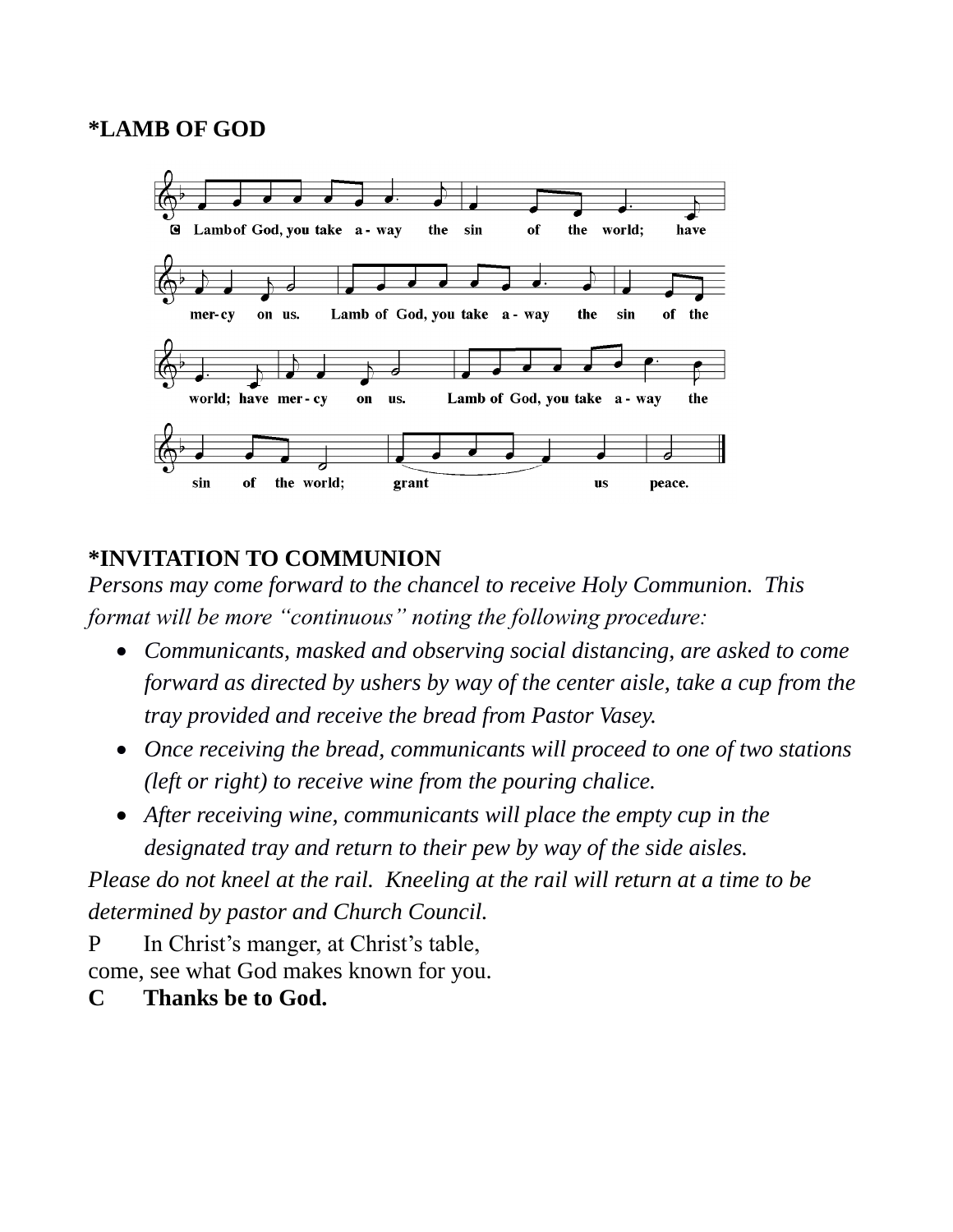# **THE COMMUNION**

Please join in singing the following as we commune:

| O Little Town of Bethlehem      | (LBW "Green" 41) |
|---------------------------------|------------------|
| It Came Upon the Midnight Clear | (LBW "Green" 54) |
| The First Noel                  | (LBW "Green" 56) |

# **\*PRAYER AFTER COMMUNION**

P We thank you, wondrous God, for Jesus, God with us, in these gifts of bread and wine. As we have shared this feast of love, strengthen us to share your love with all the world. In Jesus' name we pray.

**C Amen.**

# **\*CANDLELIGHTING**

P Arise and shine, you people of God, for your Light has come, and the glory of the Lord has risen upon you. For behold darkness shall cover the earth and a thick darkness the people; but the Lord will rise upon you, and his glory will be seen upon you.

(*Please exercise caution and tilt only unlit candles to receive the light from your neighbor).*

**\*HYMN Silent Night, Holy Night (LBW, "Green" 65)**

## **\*THE BLESSING**

P Grace from God's own heart, peace from the  $\pm$  Child in the manger, and strength from the Spirit of Life be blessings for you today and forever.

**C Amen.**

| *HYMN | <b>Joy to the World</b> | (LBW, "Green" 39) |
|-------|-------------------------|-------------------|
|-------|-------------------------|-------------------|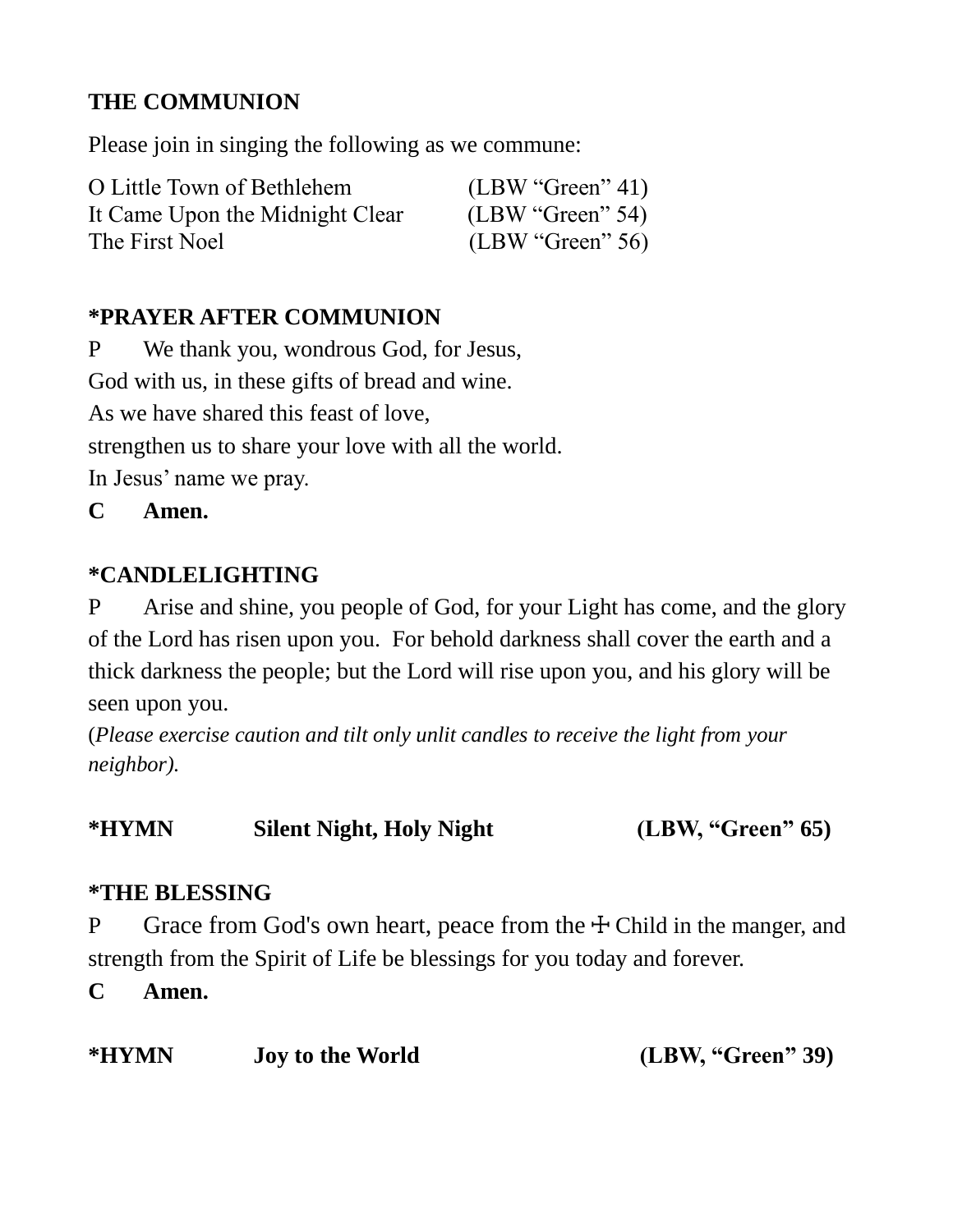### **\*DISMISSAL**

- P Go in peace, Christ is near.
- **C Thanks be to God.**

**POSTLUDE** *Toccata* from Symphony V Charles-Marie Widor **+ + + + + + + + + + + + + + + + + + + + + + + + + + + + + + + + + + + + + +**  *Portions of this service are reprinted with permission from... Lutheran Book of Worship (copyright, 1978) Augsburg-Fortress Publishers (#2562-L). Evangelical Lutheran Worship (copyright 2006) Augsburg-Fortress Publishers, under license #2562-L. sundayandseasons.com (copyright 2019), Augsburg-Fortress. All rights reserved. Augsburg-Fortress Liturgies Annual License #SB144818.*

*"One License" A-738528.*

**+ + + + + + + + + + + + + + + + + + + + + + + + + + + + + + + + + + + + + +**  Prayer List: Victims of COVID-19 and their families, Liz Ruesskamp, Grace Arner, Diane Damaska, Vanessa Morgan, Gary Clark, Doris Brown, Charles Miller, Jerry Miller, Patricia Alexander, Diana Zeigler, Richard Ritter, Ashton Ott, Lucille Sider, April Clark, Lenny Sherlinski, Ruth Sherlinski, Gary Cable, Elsie Sechler, Virginia Pulaskie, Bernadette Jones, Susan Kalabacas, Bunny Ditchfield, Judy Fortin, Roy and Gloria Meyer, Mary Lou Doebler, Walt Haussmann, Lou DeSeau and the family of Ray Doebler.

## **WORSHIP LEADERS, 7 p.m.**

**Communion Assistants** Ray Huff & Gregg Dancho **Organist** Sam Robinson

**USHERS:** Tim Maggs, Captain. Carl Hieber and Charlie Fortin

**COVID CONTACT:** Please note that your attendance at worship will be recorded. This serves as a precaution in case contact-tracing due to the pandemic is warranted. Thank you for your understanding and cooperation.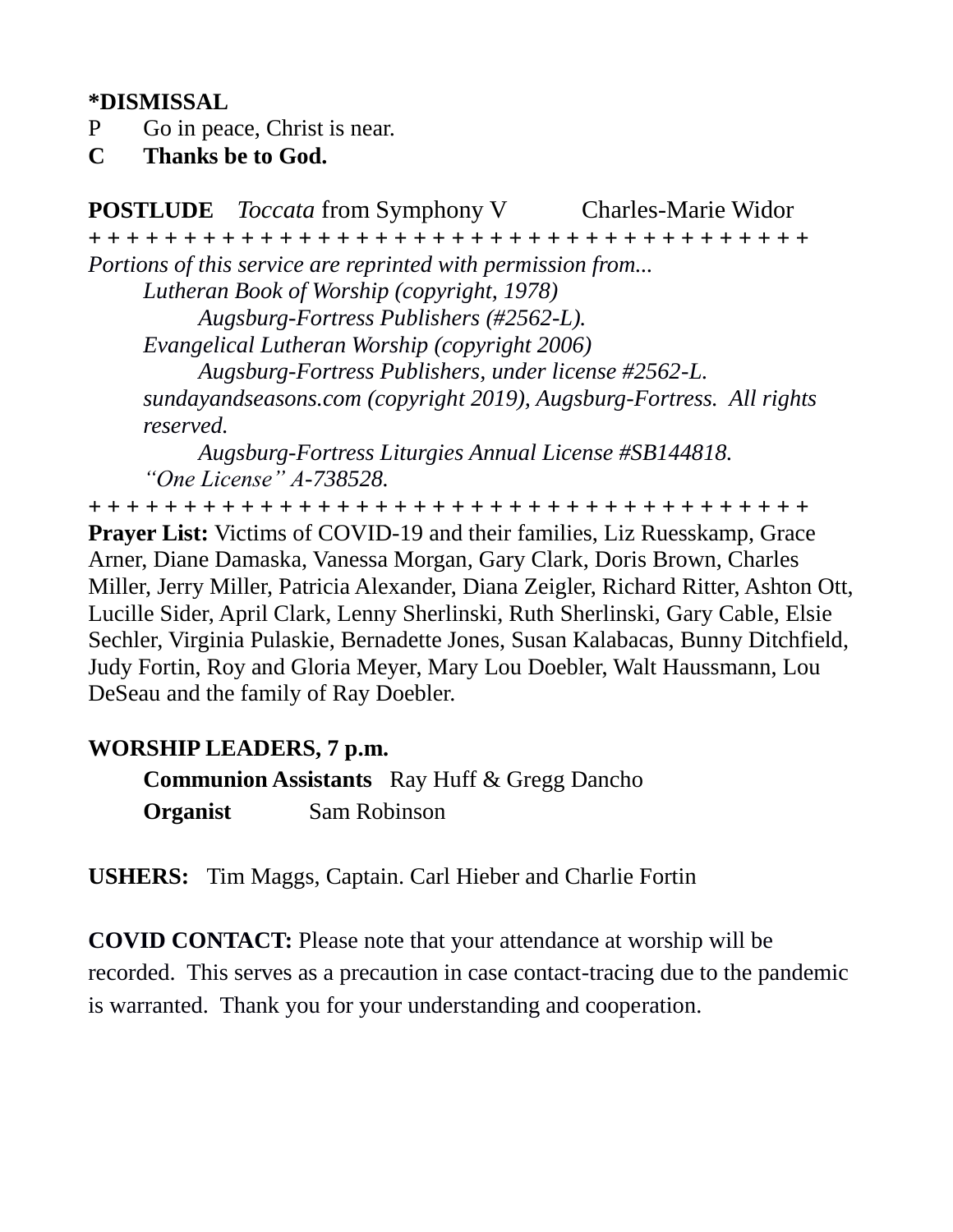

Christmas 2021 We Remember and Honor.....

# White Poinsettias given in Loving Memory of:

Ann Miller, loving wife, by Robert Miller

## Red and White Poinsettias given:

In memory of Jim Buckman and in honor of Ren Buckman Holahan by Debra Buckman In memory of our father, Ray Kinney, our mother, Carol Smith and our sister, Peggy Watkins by Mike and Jackie Kinney In memory of Allen and Josephine Malick and Julia and Phillip Williams by Cheryl and David Williams In honor of our children, Ben, Hannah and Elizabeth by Drew and Vicki Haussmann

# Red Poinsettias given:

In memory of William Hill by Shirley Hill In memory of Clair and Countess Miller by Robert Miller In memory of our parents by Gary and Donna Clark In memory of our mother and father, Reba and Eugene Jacobs by John and Holly Carson and Linda Rosini In memory of Ed and Mary Gair by the Gair family In memory of husband, James Doane and son, Larry Doane by Ernestine Doane In memory of Mr. and Mrs. Harry E. Priest and daughter, Elizabeth from grandson and niece In memory of Mr. and Mrs. Daniel Lloyd Beisel from son and wife, Roberta In memory of Bob and Shirley Campbell by their children In memory of Raymond Stiller by Mary Ann Stiller In memory of loved ones by Lou Ann and Ralph Zeigler In memory of Ralph and Elda Zeigler by the Zeigler family In memory of Jack and Eleanor Whiting by (family) Herb Poff and Candy and Steve Dewar In memory of Bill and Prudy Poff By (family) Herb Poff and Candy and Steve Dewar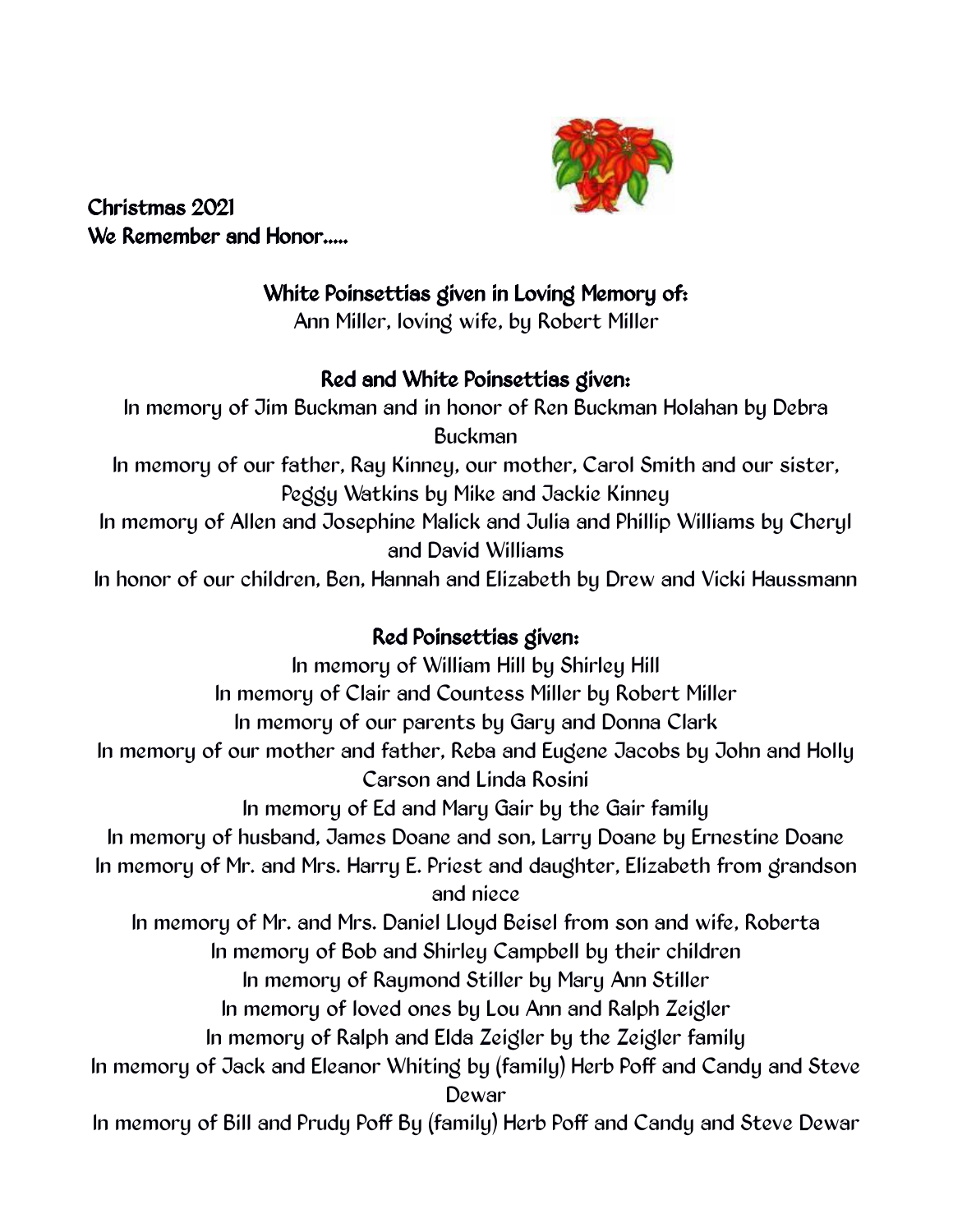In memory of our parents by Ray and Cindy Huff

In memory of our grandparents, Rosena and Leon Haines and Joann Zeigler by Anna and Laura Zeigler

In memory of Ruth and Jack Burkholder and Anna Plank by Dan, Diana, Anna and Laura Zeigler

In memory of Linda Kay Walter by Dan, Diana, Anna and Laura Zeigler In honor of our daughters, Anna and Laura by Dan and Diana Zeigler In honor of our children, Riley and Stefan and in honor of our mothers, Ruth and Gloria by Gary and Shelby Weber

In honor of our children and grandchildren by Phil and Barb Thomas In honor of our grandchildren, Shay, Smith and Nolan by Kathy and Gregg Dancho

# Hunger Offerings given:

In memory of Don and Helen Ochs by Mike Ochs In memory of Forrest and Margaret Klinger by Ron and Donna Baker

# **ON SUNDAY, DECEMBER 26, THERE WILL BE ONLY ONE WORSHIP TIME AT 9:30 AM**

**THE CHURCH OFFICE WILL BE CLOSED ON MONDAY, DECEMBER 27, 2021. IT WILL "RE-OPEN" ON TUESDAY, DECEMBER 28, 2021 AT 9 a.m.**

# **BEST WISHES FOR A BLESSED CHRISTMAS AND A HAPPY AND HEALTHY 2022! PASTOR VASEY AND FAMILY!**

# **COMMEMORATIONS**

## **Stephen, Deacon and Martyr**

## *Sunday, December 26, 2021*

Stephen was a deacon and the first martyr of the church. He was one of those seven upon whom the apostles laid hands after they had been chosen to serve widows and others in need. Later, Stephen's preaching angered the temple authorities, and they ordered him to be put to death by stoning.